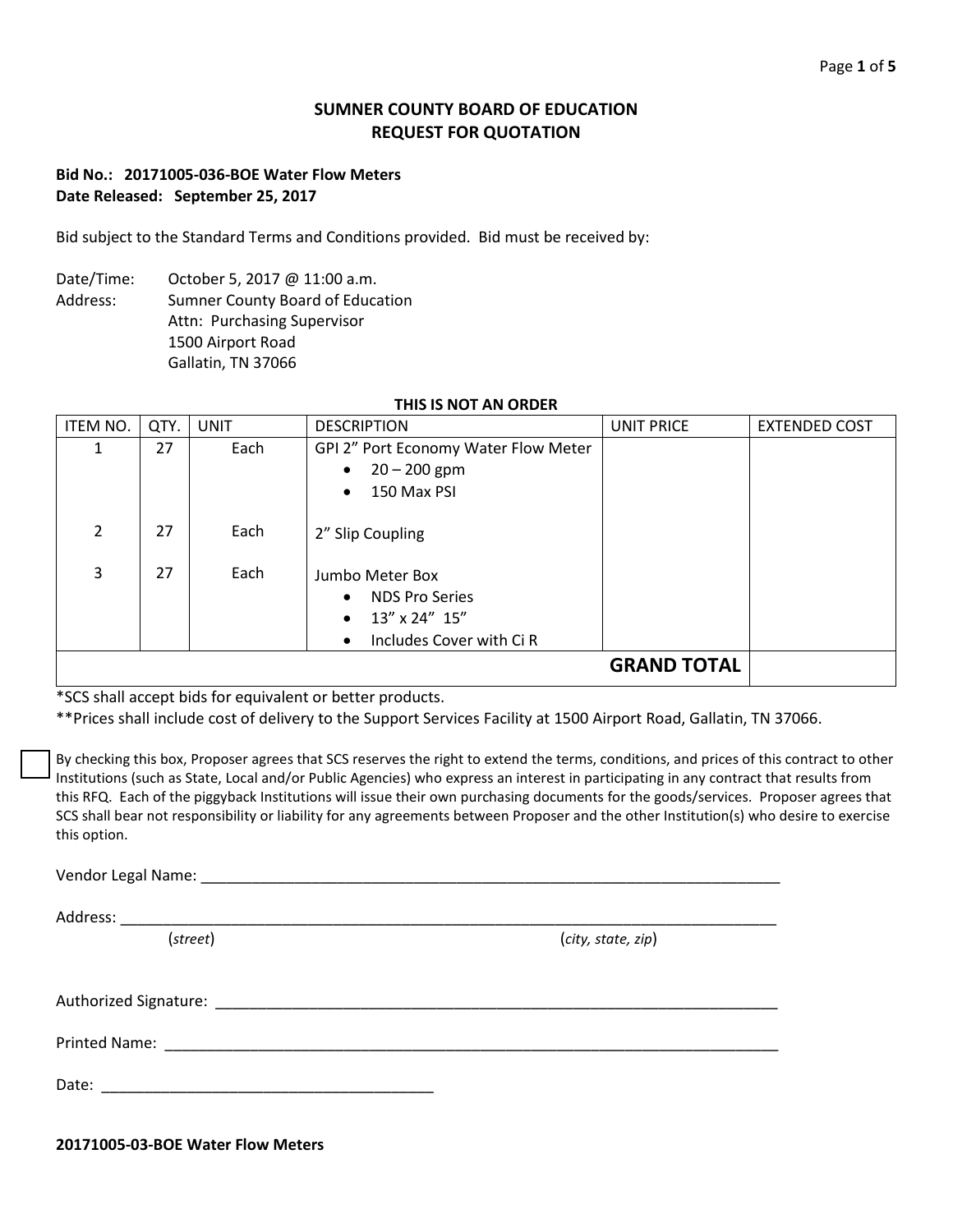# **NOTICE TO PROPOSERS**

There may be one or more amendments to this RFQ. In order to receive communication for any such amendments issued specifically to this RFQ, the proposer must provide the information requested below to the Sumner County Board of Education (SCS) Purchasing Department. The information may be sent by email to: Chris Harrison, Purchasing Supervisor, chris.harrison@sumnerschools.org. SCS will send amendments only to those proposers which complete and return this information in a timely manner.

| RFQ Number:             | 20171005-03-BOE Water Flow Meters |  |
|-------------------------|-----------------------------------|--|
| Company Name:           |                                   |  |
| <b>Mailing Address:</b> |                                   |  |
|                         |                                   |  |
|                         |                                   |  |
| Phone Number:           |                                   |  |
| <b>Contact Person:</b>  |                                   |  |
| Email Address:          |                                   |  |

Emailed amendments will be sent in a Microsoft Word (Office for Windows) or Portable Document Format (pdf) format. Any alterations to the document made by the proposer may be grounds for rejection of proposal, cancellation of any subsequent award or any other legal remedies available to SCS.

Amendments will also be posted on the SCS website **https://sumnerschools.org/index.php/current-bids-and-rfps** and attached to the solicitation listing as a PDF or WORD file. Check the particular solicitation on the Current Bids and RFPs webpage for any posted amendments.

By completing and returning this form, the Proposer has expressed its intent to provide a proposal for **20171005-03-BOE Water Flow Meters.**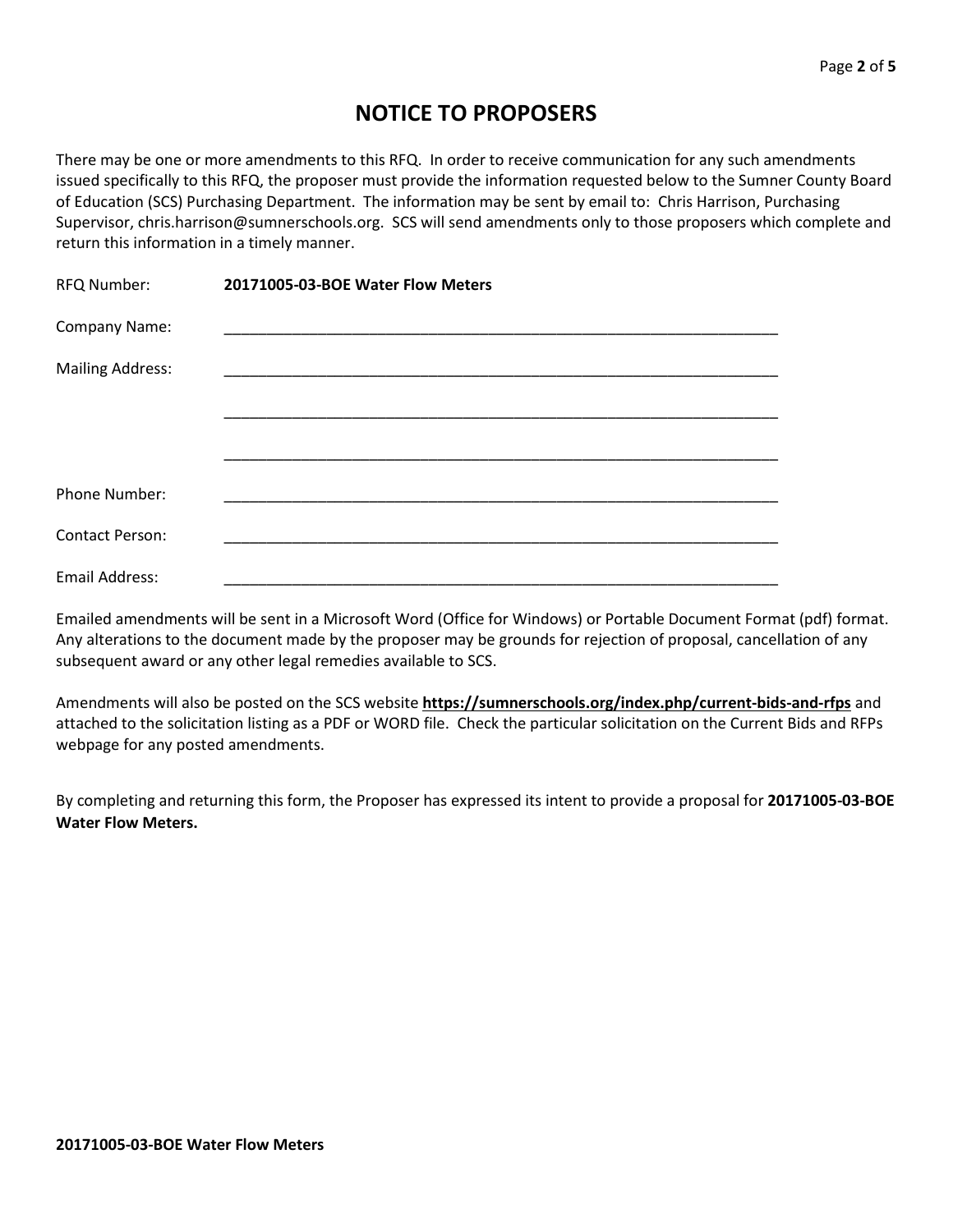## **REQUEST FOR QUOTATION STANDARD PURCHASING TERMS & CONDITIONS SUMNER COUNTY BOARD OF EDUCATION (SCS)**

#### **1. PREPARATION AND SUBMISSION OF BID.**

- **a.** Failure to examine any drawings**,** specifications, or instructions will be at the bidder's risk. Any deviation from the stated terms, conditions and specifications must be coordinated with and approved in writing by the SCS Purchasing Supervisor.
- **b.** BID SUBMITTAL / SIGNATURE: Bid shall give the full name and business address of the bidder. If the bidder is a corporation, the name shall be stated as it is in the corporate charter. Bids must be signed in ink by the bidder's authorized agent. Unsigned bids will be rejected. Bids are to be sealed and the outside of the envelope is to reference the bid number. The person signing the bid must show his title, and if requested by the institution, must furnish satisfactory proof of his or her authority to bind his or her company in contract. Bidder understands that by submitting a bid with an authorized signature, it shall constitute an offer to SCS. Bids must be typewritten or in ink; otherwise they may not be considered. Purchase orders will be issued to the firm name appearing on the W9. Facsimile responses will not be considered.
- **c.** SCS is not responsible for any costs incurred by any vendor pursuant to the RFP. The vendor shall be responsible for all costs incurred in connection with the preparation and submission of its proposal.
- **d.** All bids that exceed \$25,000 must have the Company Name, License Number, Expiration Date thereof and License Classification of Contractor listed on the outside of the sealed envelope, as required by State of Tennessee Code Annotated 62-6-119.
- **e.** Bids are to be received in the location designated on the bid no later than the specified date and time. Late bids will NOT be opened or considered.
- **f.** No erasures permitted. Errors may be crossed out and corrections printed in ink or typewritten adjacent to error and must be initialed in ink by person signing bid.
- **g.** Specifications: Reference to available specifications shall be sufficient to make the terms of the specifications binding on the bidder. The use of the name of a manufacturer, or any special brand or make in describing an item does not restrict the bidder to that manufacturer or specific article, unless specifically stated. Comparable products of other manufacturers will be considered if proof of compatibility is contained in the bid. Bidders are required to notify SCSs Purchasing Supervisor whenever specifications/procedures are not perceived to be fair and open. The articles on which the bids are submitted must be equal or superior to that specified. Informative and Descriptive Literature: The bidder must show brand or trade names of the articles bid, when applicable. It shall be the responsibility of the vendor, including vendors whose product is referenced, to furnish with the bid such specifications, catalog pages, brochures or other data as will provide an adequate basis for determining the quality and functional capabilities of the product offered. Failure to provide this data may be considered valid justification for rejection of bid.
- **h.** Samples: Samples of items when called for, must be furnished free of expense, and if not destroyed will, upon vendor's request within ten (10) days of bid opening, be returned at the bidder's expense. Each sample must be labeled with the bidder's name, manufacturer's brand name and number, bid number and item reference.
- **i.** Time of Performance: The number of calendar days in which delivery is to be made after receipt of order shall be stated in the bid and may be a factor in making an award, price notwithstanding. If no delivery time is stated in the bid, bidder agrees that delivery is to be made within two weeks (10 business days) of order.
- **j.** Transportation and delivery charges should be included in the price and be fully prepaid by the vendor to the destination specified in the bid. Bid prices shall include delivery of all items F.O.B. destination.
- **k.** New materials and supplies must be delivered unless otherwise specifically stated in the bid.
- **l.** Alternate/multiple bids will not be considered unless specifically called for in the bid.
- **m.** Only bids submitted on bid forms furnished by the Institution will be considered.
- **n.** By signing this bid where indicated, the bidder agrees to strictly abide by all local, state and federal statutes and regulations. The bidder further certifies that this bid is made without collusion or fraud.
- **o.** Failure to Bid/Error in Bid. In case of error in the extension of prices in the bid, the unit price will govern. Late bids will NOT be opened or considered. Bidders are cautioned to verify their bids before submission, as amendments received after the bid deadline will not be considered. No bid shall be altered, amended or withdrawn after opening. After bid opening, a bidder may withdraw a bid only when there is obvious clerical error such as a misplaced decimal point, or when enforcement of the bid would impose unconscionable hardship due to an error in the bid resulting in a quotation substantially below the other bids received. Bid withdrawals will be considered only upon written request of the bidder.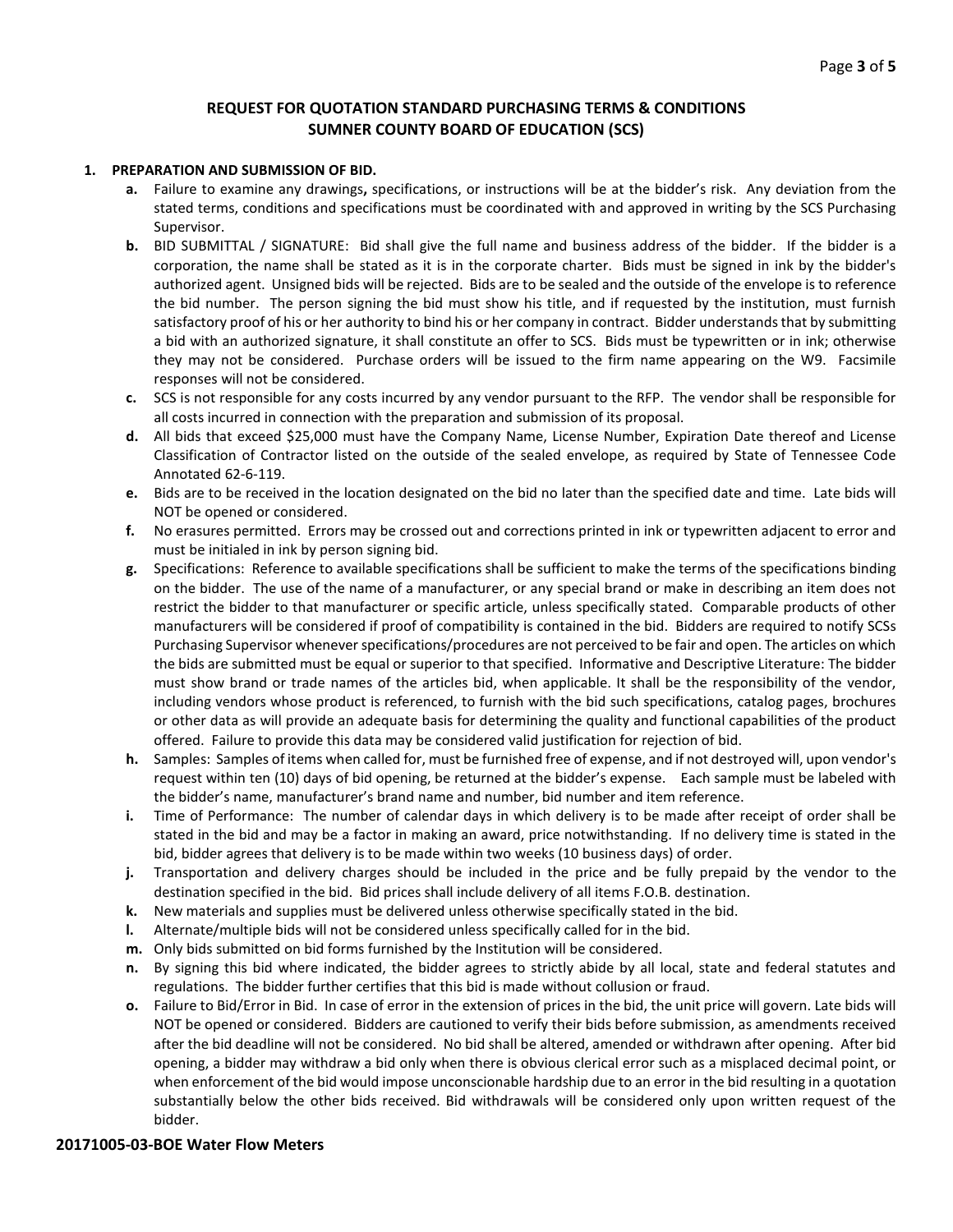- **2. OPEN RECORDS.** In order to comply with the provisions of the Tennessee Open Records Act, all bids will be publicly opened and are subject to public inspection after the award upon written request. Bidders may be present at bid opening. Summary information will be posted the SCS website, www.sumnerschools.org under the Invitation to Bid link.
- **3. ACCEPTANCE AND AWARD.** SCS reserves the right to reject any and all bids and to waive any informality in bids and, unless otherwise specified by the bidder to accept any item in the bid. Action to reject all bids shall be taken for unreasonably high prices, errors in the bid documents, cessation of need, unavailability of funds, or any other reason approved by SCS.
	- **a.** Contracts and purchases will be made with the lowest, responsive, responsible, qualified bidder. The quality of the articles to be supplied, their conformity with the specifications, their suitability to the requirements of the Institution, cash discount offered and the delivery terms will be taken into consideration.
	- **b.** Any deviation from these stated terms, specifications and conditions must be coordinated with and approved in writing by the Purchasing Supervisor.
	- **c.** Prices quoted on the response (if any) are to be considered firm and binding until the said equipment, supplies or services are in the possession of SCS.
	- **d.** SCS reserves the right to order more or less than the quantity listed in the bid.
	- **e.** If a bidder fails to state a time within which a bid must be accepted, it is understood and agreed that SCS shall have ninety (90) days to accept.
	- **f.** No purchase or contract is authorized or valid until the issuance of a SCS purchase order in accordance with SCS policy. No SCS employee is authorized to purchase equipment, supplies or services prior to the issuance of such a purchase order.
	- **g.** The contract may not be assigned without written SCS consent.
	- **h.** If the appropriate space is marked on the bid, other Institutions (such as State, Local and/or Public Agencies) may purchase off the contract during the same period as SCS.
	- **i.** The awarded bidder will be required to post a performance and payment bond in the amount of 25% of the contract price if it exceeds \$100,000 as stated by State of Tennessee Code Annotated 12-4-201.
	- **j.** If the project cost is in excess of \$25,000 a performance bond must be secured by the requesting part in an amount equal to the market improvement value.
- **4. PAYMENT**. Payment terms must be specified in the bid response, including any discounts for early payment. Partial payments will not be approved unless justification for such payment can be shown. Terms will be net 30 days. Payment will not be made until all the conditions of the RFP/RFQ are inspected and approved as meeting all specifications by persons appointed by SCS.
- **5. DEFAULT OF SELECTED VENDOR.** In case of vendor default, SCS may procure the articles or services from other sources and hold the defaulting vendor responsible for any resulting cost. If the awarded vendor violates any terms of their response, the contract, SCS policy or any law, they may be disqualified from bidding for a period of two years for minor violations or longer for major violations. Bids from disqualified bidders will not be accepted during the period of disqualification.
- **6. INSPECTION OF PURCHASES.** Articles received which are not equivalent will not be accepted and will be picked up by the vendor or returned to vendor, shipping charges collect. SCS shall have a reasonable period in which to inspect and accept or reject materials without liability. If necessity requires SCS to use nonconforming materials, an appropriate reduction in payment may be made.
- **7. TAXES.** SCS is tax exempt; do not include taxes in quotation. Vendors making improvements or additions to, or performing repair work on real property for SCS are liable for any applicable sales or use tax on tangible personal property used in connection with the contract or furnished to vendors by the state for use under the contract.
- **8. NONDISCRIMINATION.** SCS is an equal opportunity employer. SCS and bidder agree to comply with Titles VI and VII of the Civil Rights Act of 1964, Title IX of the Education Amendments of 1972, Section 504 of the Rehabilitation Act of 1973, Executive Order 11,246, the Americans with Disabilities Act of 1990 and the related regulations to each. Each party assures that it will not discriminate against any individual including, but not limited to employees or applicants for employment and/or students, because of race, religion, creed, color, sex, age, disability, veteran status or national origin. In the event that any claims should arise with regards to violations of any such local, state or federal law, statues, rule or regulations, the vendor will indemnify and hold SCS harmless for any damages, including court costs or attorney fees, which might be incurred.

### **20171005-03-BOE Water Flow Meters**